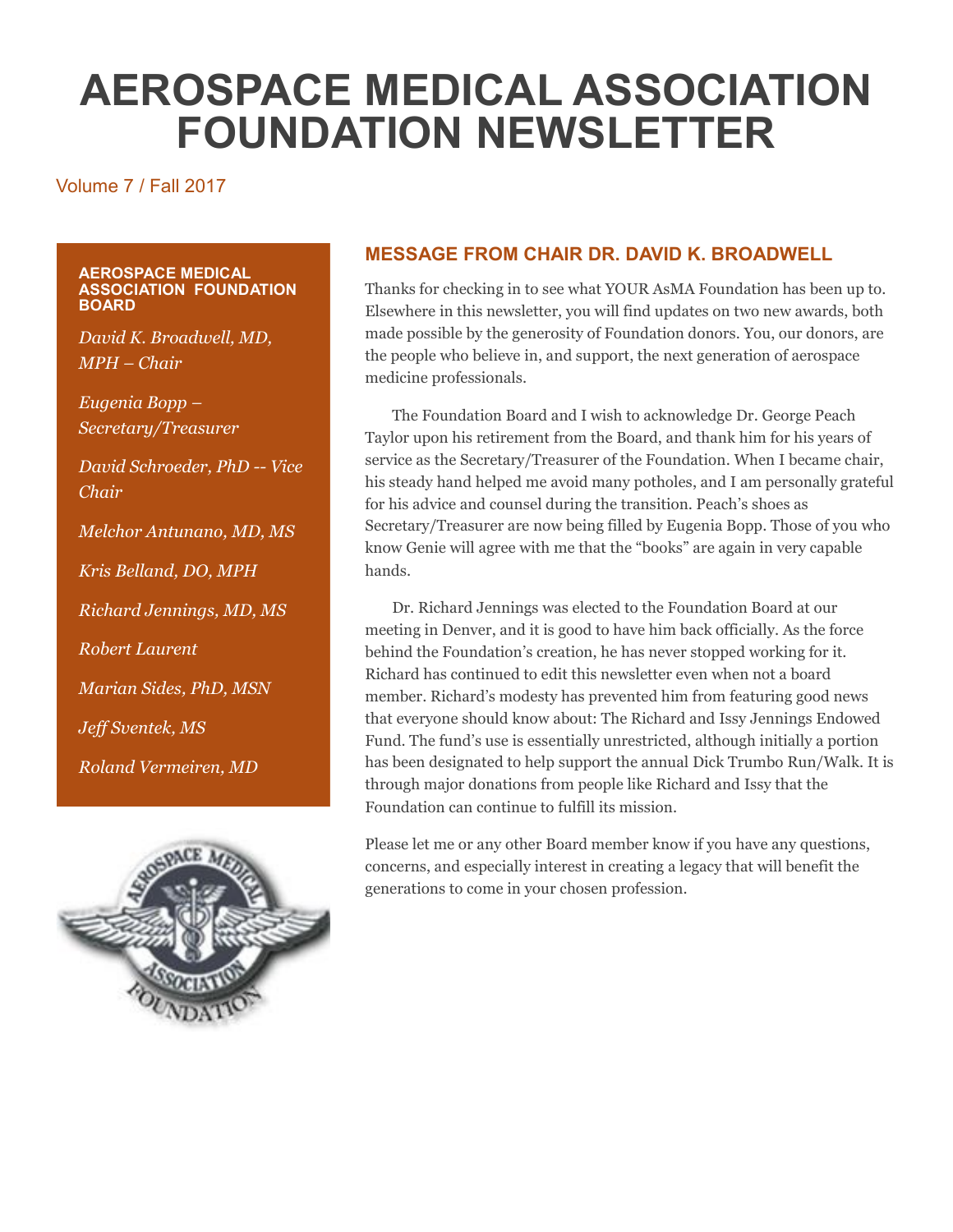#### **FOUNDATION BOARD APPROVES SUPPORT FOR MANTRI MEMORIAL AWARD AND SECOND FELLOW'S SCHOLARSHIP AWARD**

At the recent Foundation Board meeting in Denver, the Foundation Board of Directors approved support of the Anita Mantri Memorial Travel Scholarship. This \$1000 scholarship was previously changed from the AMSRO Travel Scholarship to the Mantri Memorial Travel Scholarship in honor of Anita Mantri who was a rising star in aerospace medicine that was fatally injured in an automobile accident.

Additionally, the competition for the Fellows Award has been keen and requires considerable effort on the part of the applicants and the Fellow's award committee. Several times the scores for first and second place presentation/publications have been extremely close. In view of the large numbers of young AsMA members who compete for this award and the effort required, the Foundation Board approved a second-place award of \$1000 U.S. The Fellows will invite both the first place and runner-up finishers to the Fellows dinner at the annual scientific meeting. The Board's ability to support these new awards is based on the generosity of AsMA members and their ongoing support of the Foundation.

## **FELLOW'S SCHOLARSHIP AWARD COMPETITION ATTRACTS UPCOMING STARS OF AEROSPACE MEDICINE**

Melchor Antuñano, Chair of the AsMA Fellows Scholarship Committee, announced there were 16 applicants for the 2017 scholarship who delivered their presentations at the AsMA meeting in Denver, Colorado. The \$2,000 first place and \$1000 second place scholarships are funded by the AsMA Foundation and is presented annually to AsMA members who are students in an aerospace medicine residency, graduate program in aerospace medicine (Master or Ph.D.), medical certificate or aerospace diploma course, or in a full-time education/training program in the allied fields of nursing, physiology, human factors, psychology, ergonomics, and engineering. Selection criteria includes delivering a slide or poster presentation **as a first author at the AsMA annual scientific** meeting and then submitting a manuscript based on the same topic and/or material as first author for publication in the journal *Aerospace Medicine and Human Performance*. Eight of the 16 candidates submitted a manuscript by the required deadline.

The winners will be selected by the Fellows Scholarship Committee based on the scientific value, originality, quality and relevance of the candidates' presentations and published manuscripts. In addition to the cash awards, the winners will be invited to be recognized at the annual Fellows dinner. The winners must use the cash award for underwriting, in whole or in part, the cost of registration fees, transportation, hotel accommodations, or any other valid fees or expenses in relation to his/her attendance at one or more scholarly meetings on topics related to aerospace medicine.

Dr. Karina Marshall-Bowman, was selected as the 2016 scholarship winner. Her presentation at the scientific meeting and manuscript published in *Aerospace Medicine & Human Performance* (AMHP) Journal were titled "Intracranial and Intraocular Pressure During Various Degrees of Head-Down Tilt." Dr. Marshall-Bowman was recognized for her achievement at the AsMA Fellows Dinner in Denver.

#### **FOUNDATION DONATIONS FROM AsMA MEETING REGISTRATION A MAJOR SUCCESS!**

The Aerospace Medical Association provided those registering for the Denver annual scientific meeting an opportunity to donate to the AsMA Foundation. This registration process allowed for convenience in making donations and permitted credit card gifts. The program was a big success and resulted in over 45 first time participants in the Foundation. This support of the Foundation would not have been possible without the efforts of AsMA, executive director Jeff Sventek, and the home office staff.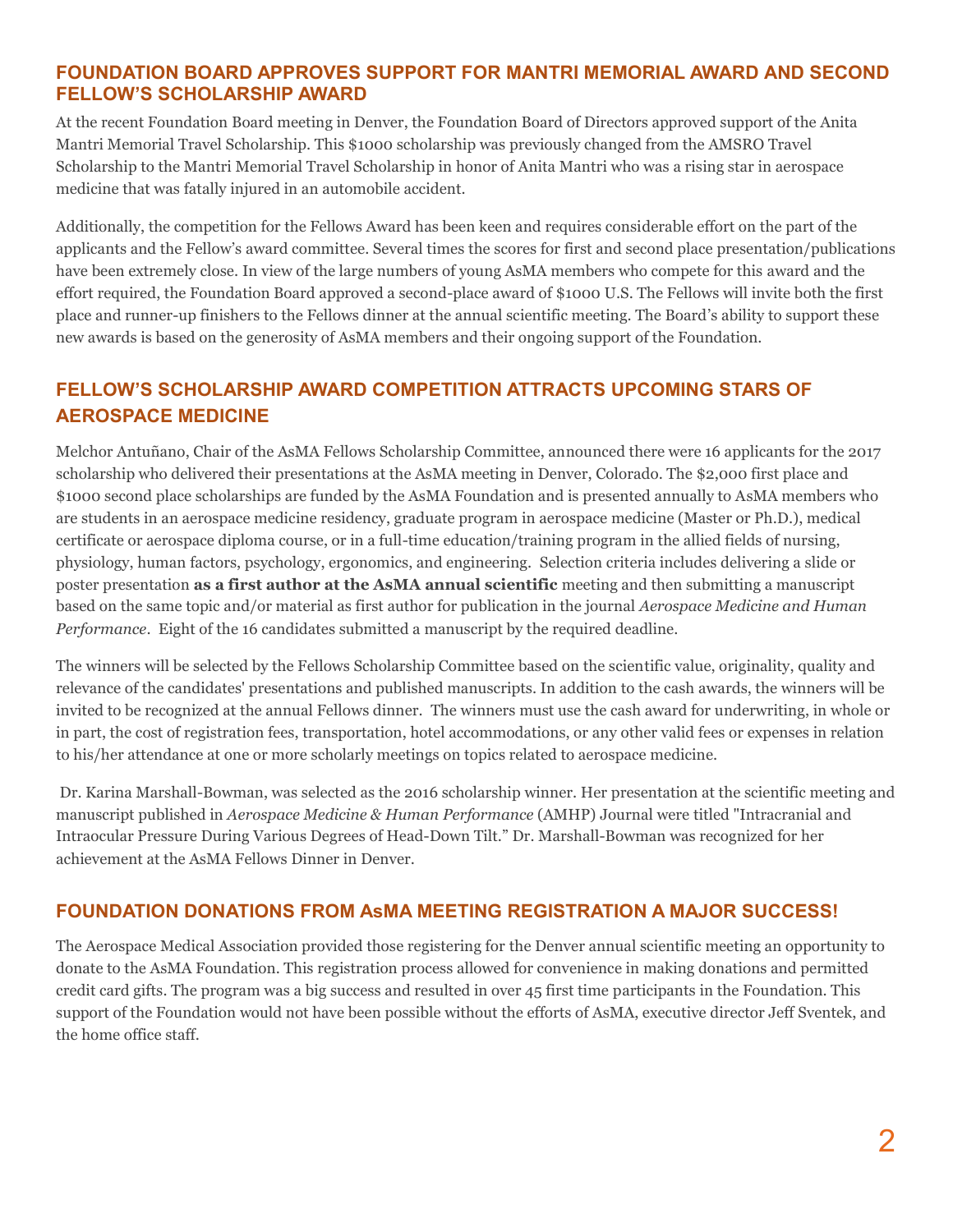## **WINNERS ANNOUNCED FOR THE 2017 AWARDS SPONSORED BY ASMA FOUNDATION ENDOWED FUNDS**

During the recent scientific meeting in Denver, several winners of Foundation funded awards were announced.







*Stanley R. Mohler Award: Walter and Sylvia Goldenrath Award: Michael Lapelusa Jeffrey Sventek, MS, CAsP*



*Thomas Tredici Award: Jeffrey R. Davis International Scholarship Derek Nusbaum, MD, PhD, MPH Anthony Schiemer, B.Med, M.I.P.H*

### **SUPPORT AEROSPACE MEDICINE THROUGH A FUTURE GIFT**

Gift planning and an up-to-date estate plan can be an effective tool to leave a legacy to aerospace medicine while protecting the security of loved ones. Many individuals prefer to direct a certain amount or a percentage of their estate to areas of lifelong interest while maintaining the flexibility to change their mind at any time.

An estate planning attorney can help structure a gift to the AsMA Foundation that protects your family but also join the many other Foundation contributors that are trying to assure the future of this important specialty. Just a few bequest sentences in your will or living trust can designate a certain amount of cash, securities, or property to the Foundation or a certain percentage of the overall estate. Those choosing a percentage of what is left in the estate after other gifts are shared will give that percent of the remaining estate no matter how its value fluctuates. After your lifetime, the AsMA Foundation will use the gift proceeds in support of aerospace medicine and the allied fields. Gifts can be designated for specific purposes or left undesignated so that the funds can be used in areas of greatest need. It is usually a good idea to discuss estate plans with a spouse or other family members. Of course, those designating future gifts to the Foundation and who wish to be recognized during their lifetime may be listed in the AsMA Foundation's Heritage Society.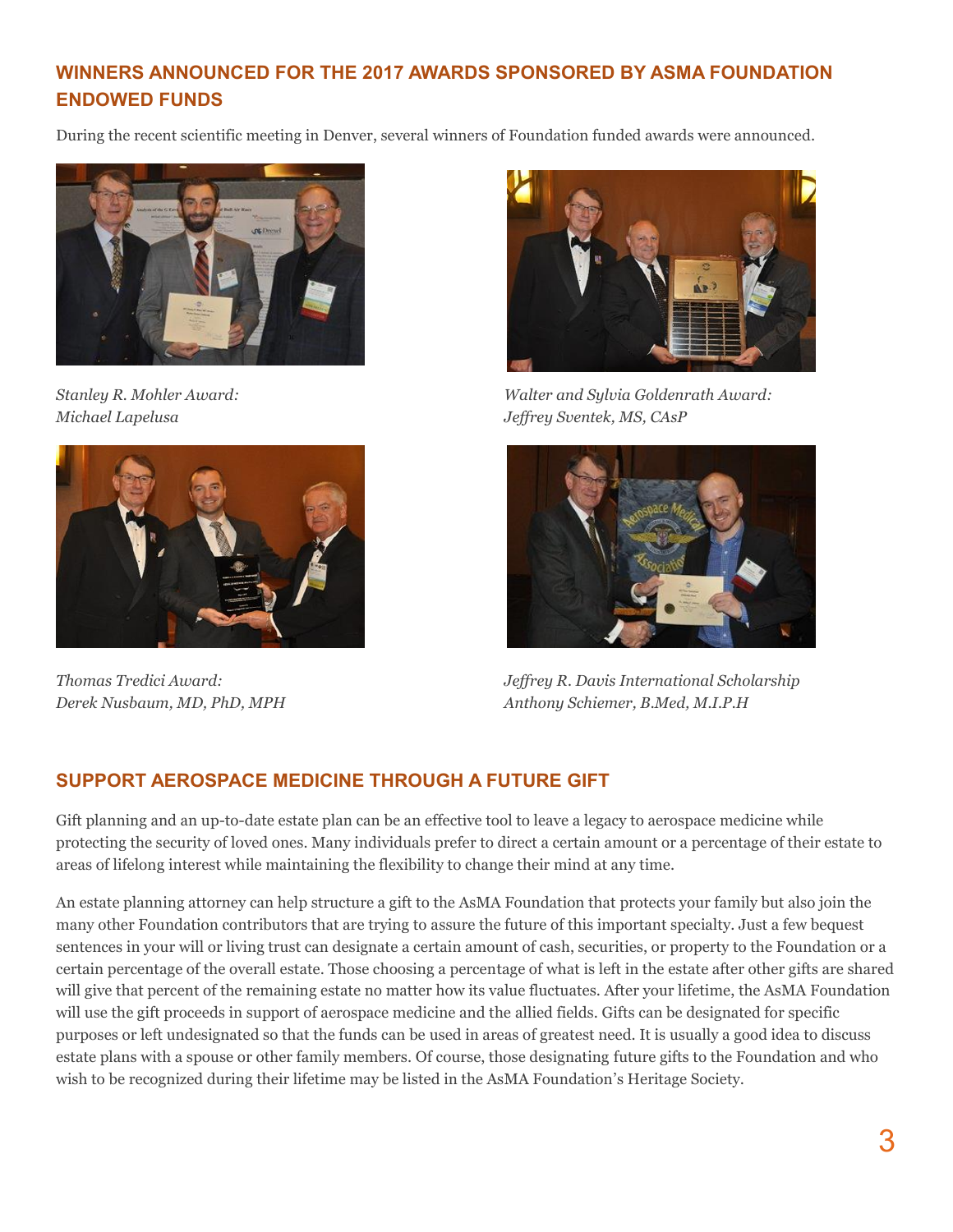#### **DICK TRUMBO RUN/WALK WINNERS ANNOUNCED. NOW DALLAS!**

Ninety-three runners and walkers registered or participated at dawn in the annual Dick Trumbo Preventive Medicine 5K Run/Walk. Snow blanketed the area the day before the race, but the Trumbo Run morning occurred on a beautiful and much warmer morning.





 *Dawn at the Trumbo Run Trumbo Runners before the Final Bus Arrives*

The men's winner was Richard Kipp from Randolph AFB at 19:41:05 followed by Alex Wolbrink and Steven Guyton. Monika Rausch of Furstenfeldbruck Germany topped the women and placed second overall at 19:45:25 with Karen Ong and Katherine Lee close behind.





The run is supported by the Foundation's Richard B. "Dick" Trumbo Endowed Fund that was created in Dr. Trumbo's honor. For 2017, UTMB Aerospace Medicine provided shirts for the Trumbo Run/Walk participants.

Jeff Sventek and the advance team leaders Drs. Denise Baisden and Joanna Nelms have started making tentative arrangements for the 2018 Trumbo run/walk to be conducted near the Anatole Hotel in Dallas, TX.

#### **SUPPORTING THE ASMA FOUNDATION**

The AsMA Foundation supports Aerospace Medicine and its allied fields through providing scholarships, awards, research grants, scientific publications, professional development, educational opportunities, and other activities.

Several named endowed funds have been created to support awards, scholarships, and events in perpetuity, but unrestricted gifts are always appreciated. It is easy to support the Foundation through several methods. Gifts may include the donation of cash, securities, bequests, life insurance, savings bonds, retirement plan assets, or real estate. Many of these methods can limit tax liability, but it is prudent to consult a tax advisor. For more Foundation information, visit the AsMA website at:<http://www.asma.org/about-asma/related-organizations/asma-foundation>